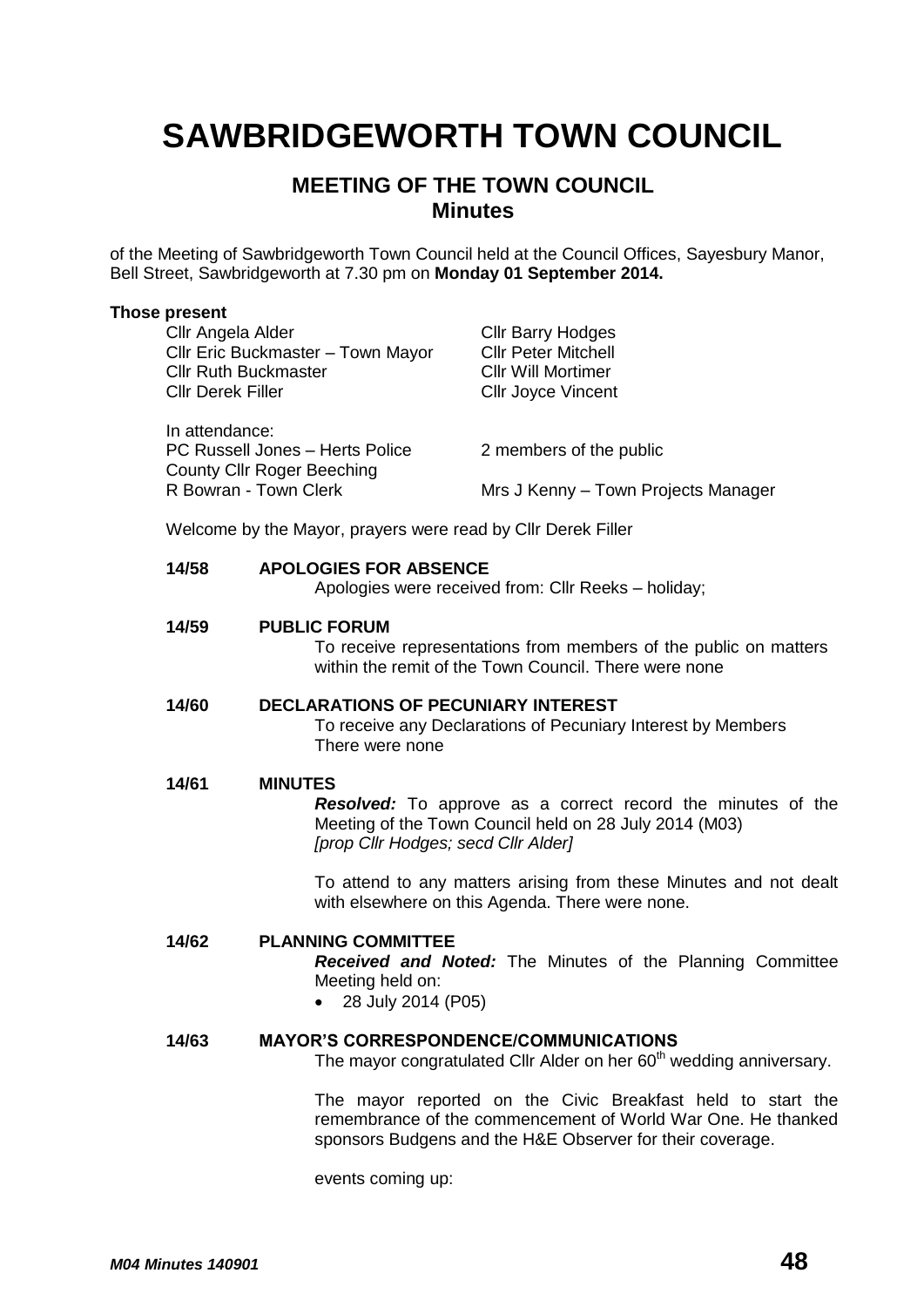- 12 -14 September. Visit to twin town Bry-sur-Marne
- 25 October. Mayors Quiz Night at Bullfields
- 06 September. Undertaking the Ice Bucket Challenge at Farmers market.

Announced that Youth Create were now in a better financial position due to a grant from EHDC.

Received letters from Herts Police acknowledging the council's expressions of thanks for their work at the May Fayre.

#### **14/64 VACANCY ON THE COUNCIL**

Clerk reported that eight people had expressed an interest in being co-opted to the council. Copies of the candidates' statements had been circulated to members. Clerk explained the election process which will take place at the council meeting on 29 September.

#### **14/51 REPRESENTATIVES & CHAMPIONS REPORTS**

To receive representatives reports from:

- **County Councillor Roger Beeching reported:** 
	- o Grants totalling £3.650 from his Locality Budget
	- o Grants made from his Highways Locality Budget and Proposals made for 2015-16
	- o "100 Parishes" now established as a charity, STC have contributed to the information held
	- o Progress being made on replacing street lights which are damaged or at the end of their useful life.
	- o Cllr Alder asked about the collection of road side signs at Parsonage Lane. Cllr Beeching responded that it was on Highways list to attend to.
	- o Cllr Alder asked for a footpath to be created to Spellbrook school from the south bound bus stop. Cllr Beeching responded that after investigation it had been deemed to be too expensive to execute. Cllr Alder asked for the decision to be reconsidered. Cllr Beeching agreed.
	- o Cllr E Buckmaster raised the on-going issue of failed light in East Park. Cllr Beeching will progress.
- o **District Councillor Eric Buckmaster** reported:
	- o EHDC are holding a democracy week in October at **Wallfields**
	- o The town council should do the same on market days from February 2015
- o **District Councillor Will Mortimer** had nothing to report.
- o **Hertfordshire Police PC Russell Jones** reported:
	- o A drugs raid in Saffron Gardens working on information from the public
	- o Little anti-social behaviour experienced over the school holidays
	- o Safer schools campaign at four schools
	- o Operation STOMP revived, kids helping vulnerable members of the community
	- o The new CCTV system had assisted the police in investigating three crimes in August.